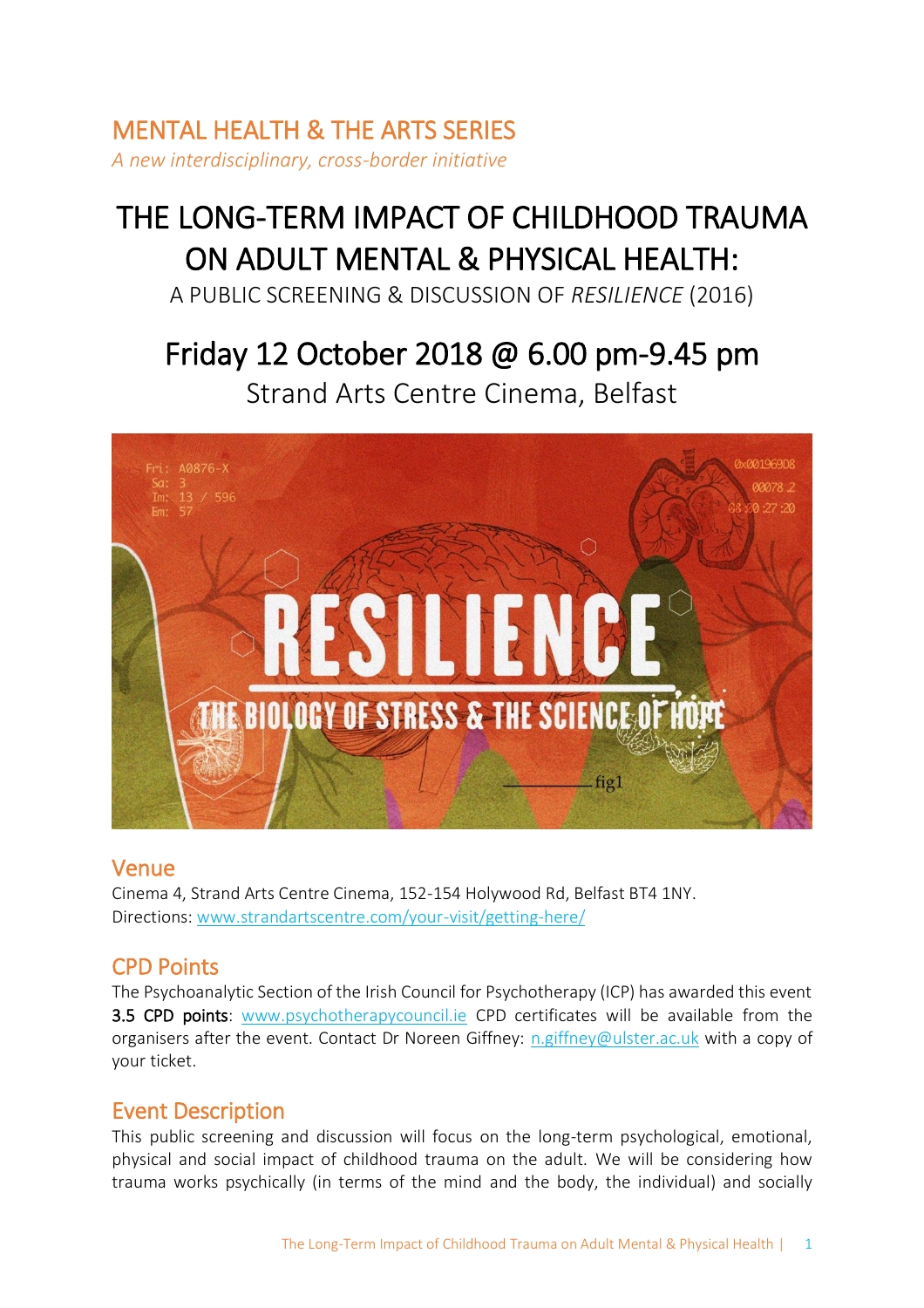(within the context of the community, the group). Trauma can be large or small, a single devastating event or a cumulative set of experiences occurring over a long period of time. Each individual deals with trauma in their own way, but whatever our minds do to try to expunge it, it continues to bubble away and leak out of us in ways we cannot predict or control – in our feelings and thoughts, in how we behave and relate, in our bodies.

Trauma is created through directly experiencing, witnessing or living under the threat of violence and thus unfolds across whole societies that have endured conflict. The consequences of trauma on societies that have experienced conflict continue long after the conflict has ended, passed on through the generations in the intergenerational transmission of trauma. In Northern Ireland, children and young people never exposed to the violence of the Troubles live out the trauma of political violence experienced by previous generations. Rates of mental health problems and suicide are higher in Northern Ireland than other regions of the United Kingdom, a fact attributed to the legacy of the Troubles. Experts in the United States are beginning to develop mechanisms to protect children from the devastating effects of trauma. Their work offers insights for everyone committed to enhancing the life chances of the younger generations here in Northern Ireland.

This interdisciplinary, cross-border event will include a screening of a documentary film, *Resilience*. After the screening, we have invited five professionals to respond briefly to the film from their areas of expertise. These professionals work in the fields of Counselling, Psychotherapy, Physiotherapy, General Medicine, Social Work, and Documentary Filmmaking. Respondents include Dr Olive Buckley OBE, Ms Lynda Graham, Mr Michael McGibbon, Dr Jolene Mairs Dyer and Mr Christian van der Merwe. Dr Noreen Giffney will chair the responses. After the responses, the audience will be invited to engage in a facilitated discussion on the topic, which will be chaired by Dr Maggie Long. Some questions we have invited the respondents to consider include:

- 1. How might childhood psychological trauma impact on the family?
- 2. How might childhood psychological trauma manifest in the counselling consulting room with adult clients?
- 3. How might psychological trauma manifest in the body when it is too much for the mind to bear?
- 4. How might childhood psychological trauma enter the GP's consulting room, particularly as regards adults presenting with psychosomatic symptoms?

This event is open to all. It will be of particular interest to Counsellors, Psychotherapists, Physiotherapists, GPs, Psychiatrists, Psychologists, Nurses, Social Workers and other healthcare professionals, as well as academics and students working in the aforementioned fields. Practitioners in the visual arts and film, as well as academics and students in these fields with an interest in mental health, will also find something of interest here.

## *Resilience*, dir. James Redford (2016)

'The child may not remember, but the body remembers'. Researchers have recently discovered a dangerous biological syndrome caused by abuse and neglect during childhood. As the new documentary *Resilience* reveals, toxic stress can trigger hormones that wreak havoc on the brains and bodies of children, putting them at a greater risk for disease, homelessness, prison time, and early death. While the broader impacts of poverty worsen the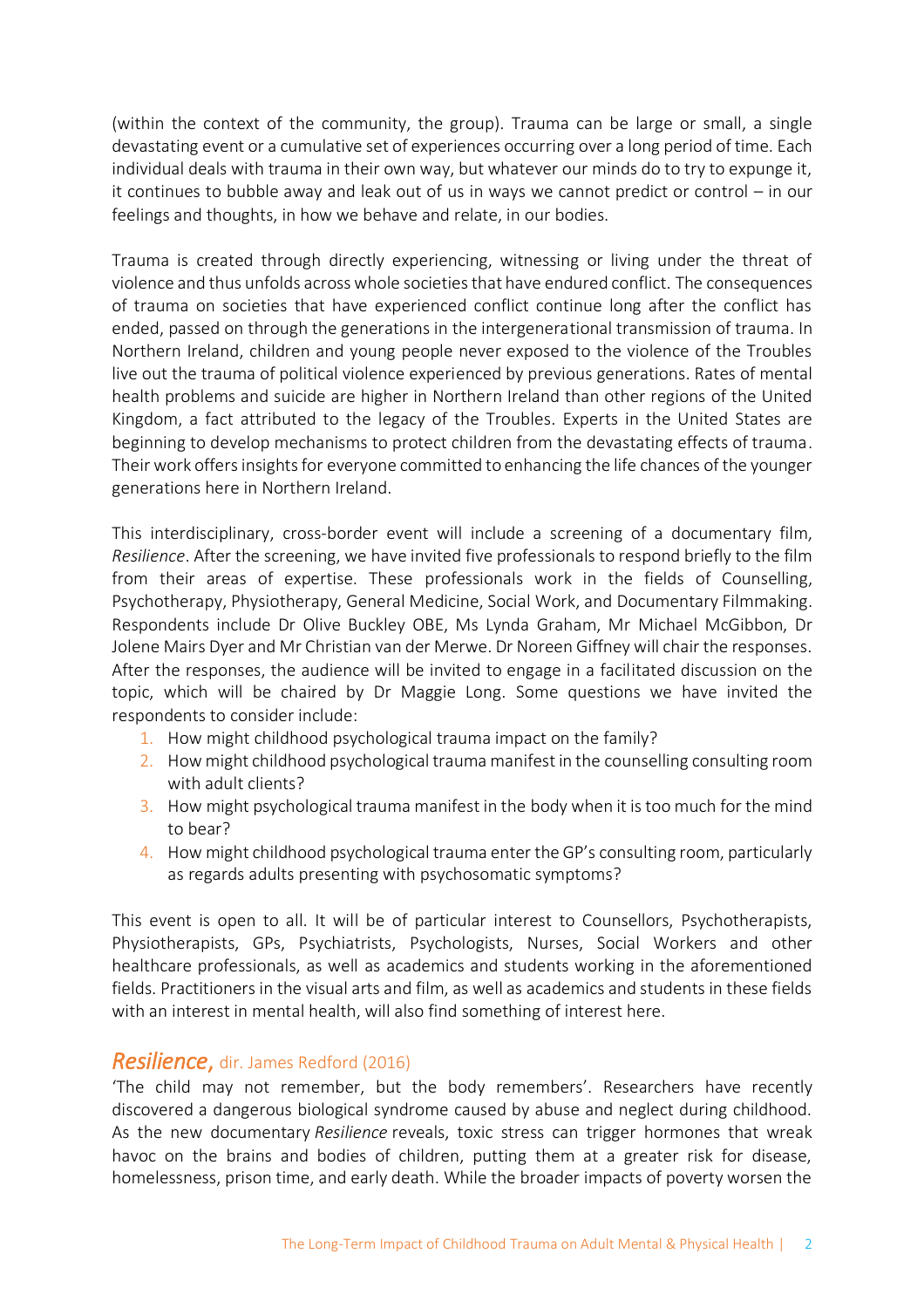risk, no segment of society is immune. *Resilience*, however, also chronicles the dawn of a movement that is determined to fight back. Trailblazers in pediatrics, education, and social welfare are using cutting-edge science and field-tested therapies to protect children from the insidious effects of toxic stress—and the dark legacy of a childhood that no child would choose. (Description from [https://kpjrfilms.co/resilience/about-the-film/\)](https://kpjrfilms.co/resilience/about-the-film/).

W:<https://kpjrfilms.co/resilience/>

## Programme

| 6.00 pm-6.15 pm | Registration                                                                                                                                                                                                                                                                                                                              |
|-----------------|-------------------------------------------------------------------------------------------------------------------------------------------------------------------------------------------------------------------------------------------------------------------------------------------------------------------------------------------|
| 6.15 pm-6.30 pm | Welcome & opening remarks by Noreen Giffney & Maggie Long                                                                                                                                                                                                                                                                                 |
| 6.30 pm-7.30 pm | <b>Screening of Resilience</b>                                                                                                                                                                                                                                                                                                            |
| 7.30 pm-8.00 pm | Tea & coffee break                                                                                                                                                                                                                                                                                                                        |
| 8.00 pm-8.35 pm | Brief, informal responses to the film from the perspectives of social work<br>and counselling, psychotherapy, physiotherapy, general medicine, and<br>documentary film-making. The speakers are: Lynda Graham, Michael<br>McGibbon, Christian van der Merwe, Olive Buckley & Jolene Mairs Dyer<br>The responses will be chaired by Noreen |
| 8.35 pm-9.35 pm | Audience discussion: The open discussion will be facilitated by Maggie                                                                                                                                                                                                                                                                    |
| 9.35 pm-9.45 pm | Thanks & closing remarks by Jolene                                                                                                                                                                                                                                                                                                        |

## Registration

Pre-registration is necessary. Registration is open to all and is on a first-come, first-served basis. The registration fee is £10 full fee (+£1 booking fee)/ £5 students, unwaged (+£1 booking fee). Register here: [https://belfastfilmfestival.org/films/mental-health-and-the-arts-series-a](https://belfastfilmfestival.org/films/mental-health-and-the-arts-series-a-screening-of-2017-documentary-resilience)[screening-of-2017-documentary-resilience](https://belfastfilmfestival.org/films/mental-health-and-the-arts-series-a-screening-of-2017-documentary-resilience)

*Places are limited and we expect the event to book out, so early registration is advised.*

# Conveners & Respondents

Dr Olive Buckley OBE MB|ChB|DRCOG|DFM|Hon FFFLM|Hon DSC|MRCGP was one of the key drivers in the establishment of the Rowan Regional Sexual Assault Referral Centre which is located within the grounds of Antrim Area Hospital. In 2012 she was awarded an OBE for services to victims. She has been Clinical Director and Lead Forensic Medical Examiner since the Rowan opened in 2013. She is originally from County Tyrone and graduated from Sheffield Medical School in 1986. She has been working as a GP in Carrickfergus for the last twenty-eight years. She is also Chairperson of ECHO (Enhancing Care of the Homeless), a Northern Trust initiative set up to develop effective responses to the health and care needs of people facing homelessness.

#### W: [http://therowan.net](http://therowan.net/)

Dr Noreen Giffney MNIIHR|MIFPP|MICP is a Psychoanalytic Psychotherapist in private practice, and Lecturer in Counselling in the School of Communication & Media at Ulster University. She is a fully-accredited clinical member of the Northern Ireland Institute of Human Relations, the Irish Forum for Psychoanalytic Psychotherapy, and the Psychoanalytic Section of the Irish Council for Psychotherapy. Her most recent book is *Clinical Encounters in Sexuality* (2017), coedited with Dr Eve Watson. She is writing a clinical monograph entitled 'Visual Culture & the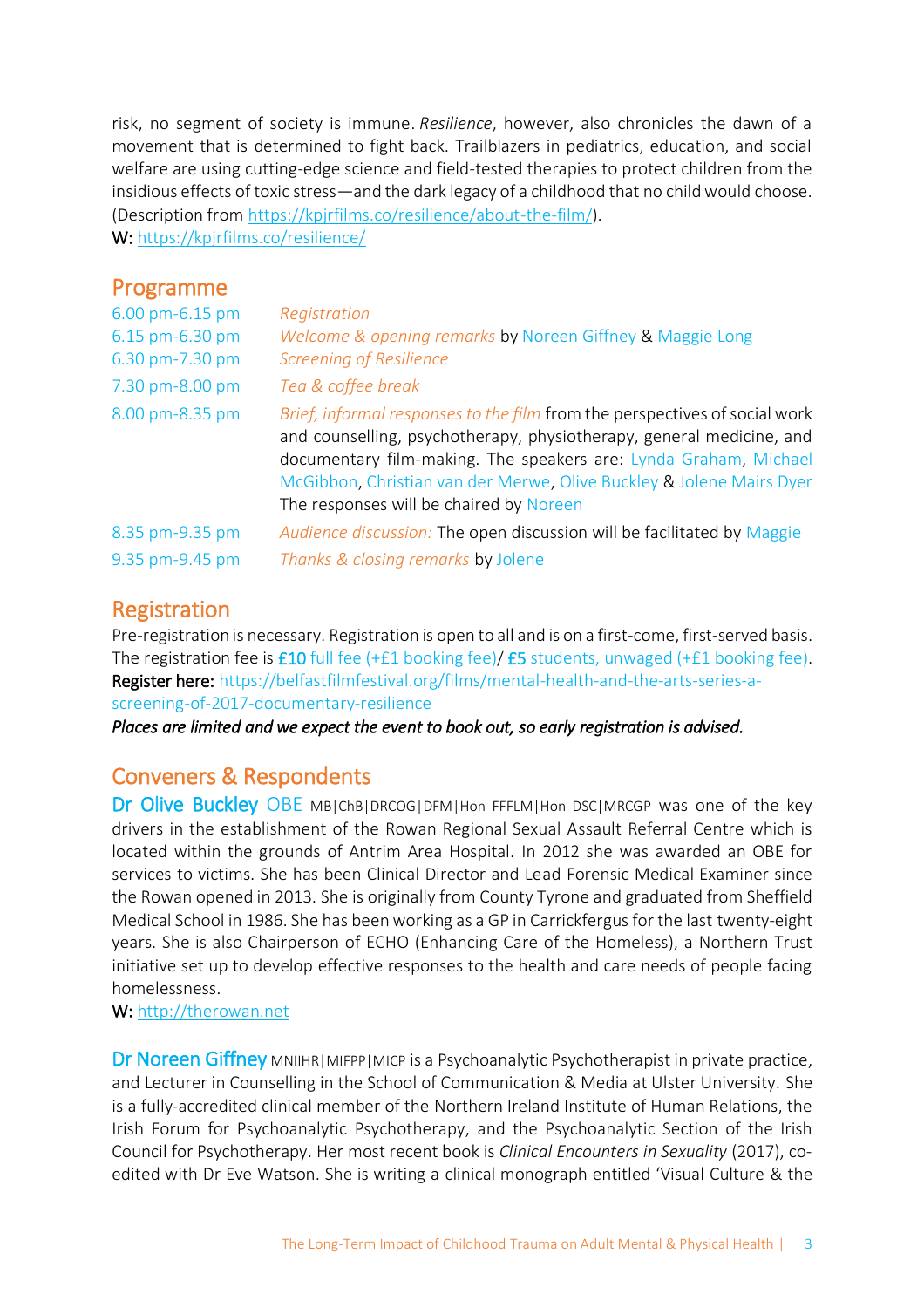Transference-Countertransference Experience: Psychoanalysis & the Non-Clinical Case Study', which will be published by Routledge. She is the Director of Psychoanalysis +, an interdisciplinary initiative that brings together clinical, academic and artistic approaches to, and applications of, psychoanalysis. She is the convener (with Lisa Moran, Curator of Engagement and Learning) of 'Unconscious Objects', a series of conversations around art and psychoanalysis, in IMMA – The Irish Museum of Modern Art in Dublin.

W: [www.psychoanalyticpsychotherapyclinic.ie,](http://www.psychoanalyticpsychotherapyclinic.ie/) [www.ulster.ac.uk/staff/n-giffney](http://www.ulster.ac.uk/staff/n-giffney)

Ms Lynda Graham works as a Counsellor and Independent Social Worker in private practice in Carrickfergus and Donaghadee. Lynda qualified as a Social Worker in 1986 and has worked in the areas of child protection, fostering and adoption. She has lectured in health and social care and delivers training for various organisations. In 2005 Lynda completed her Diploma in Counselling and went on to do an MSc in Counselling in 2013. For over fifteen years Lynda has specialised in the area of adoption, working with clients who find themselves on different sides of the adoption triangle. Lynda has a particular interest in post adoption depression and offers counselling to parents who feel they have experienced a level of depression following the placement of their child/children. Having completed research on this topic she now provides training to new adoptive parents, social workers and other professionals. Over the years Lynda has seen the impact trauma has had on children who have had numerous care placements before finally settling in their permanent homes. This not only impacts on the children but the families in which they find themselves.

W: [www.lyndagrahamcounselling.co.uk](http://www.lyndagrahamcounselling.co.uk/)

Dr Maggie Long is a Lecturer in Counselling in the School of Communication & Media at Ulster University. She is currently Course Director of the BSc Therapeutic Communication and Counselling Studies. With a background in Sociology, Maggie has a longstanding interest in the impact of social issues on mental health. Her research interests include mental health, with a specific focus on issues such as self-harm and suicide. By adopting an interdisciplinary approach to research, Maggie draws on concepts from Sociology and Psychology, including stigma, labeling, identity, and, gender to enhance understanding of mental health. Maggie has published in international peer review journals including *Qualitative Health Research*, *Journal of Mental Health*, and *Health Sociology Review*. Maggie supervises a range of PhD research, focusing on the adaptive processes of people overcoming adversity, for instance, resilience among carers and help-seeking in young people, and mental health issues in marginalised populations including minority ethnic groups in Northern Ireland.

W: [www.ulster.ac.uk/staff/m-long](http://www.ulster.ac.uk/staff/m-long)

Dr Jolene Mairs Dyer is a Lecturer in Media Production at Ulster University and former Mental Health Social Worker and Therapist (Groupwork). She has research interests in collaborative documentary filmmaking/visual practice in post-conflict societies (particularly in post-agreement Northern Ireland) where the ownership of the material is shared between producer/director and the storyteller. She explored this in her PhD research, which considered how these practices impact on both participants and audiences. As part of this she produced two collaborative documentary films. She filmed and edited *Unheard Voices* (2009), a 30min documentary telling the stories of six people who lost a loved one or were themselves injured as a result of the Troubles. She also edited material from Cahal McLaughlin's *Prisons Memory Archive* to create *Unseen Women: Stories from Armagh*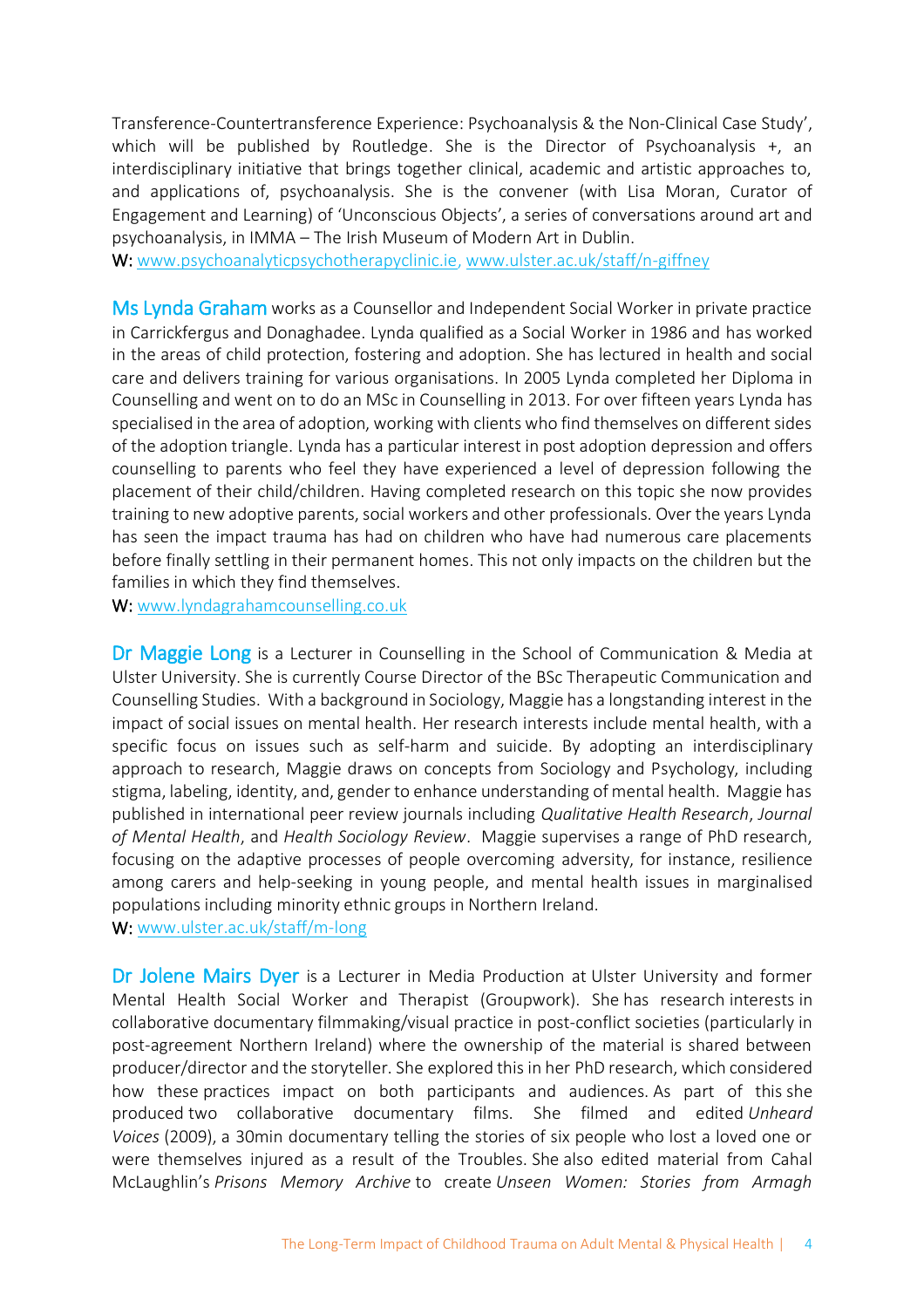*Gaol* (2011), a 26min documentary and multi-screen gallery installation shown at Belfast Exposed in June 2011. Her most recent work, *Women's Vision from Across the Barricades*, adopted similar collaborative practice in the creation of a photobook, which depicts issues affecting women living in interface areas of post-agreement Belfast. W: [www.ulster.ac.uk/staff/j-mairs-dyer](http://www.ulster.ac.uk/staff/j-mairs-dyer)

Mr Michael McGibbon currently works for the ROI Health Services as a Senior Clinical Psychotherapist in the area of developmental trauma. Michael has an extensive background in working on the continuum of developmental trauma, as a Clinical Psychotherapist, Supervisor, academic and trainer. Michael's background in developmental trauma has involved psychotherapy with children, adolescents and adults. Michael was previously a Principal Social Worker and Psychotherapist for Child and Adolescent Mental Health Services (CAMHS), which was subsequently followed on by extensive experience as a specialist Psychotherapist in Adult Mental Health, focusing on adults suffering with developmental trauma. Michael is also an exlecturer and Course Director of the MSc Counselling programmes of Ulster University. Michael has designed and delivered bespoke training to professionals on working with developmental trauma.

Mr Christian van der Merwe MCSP|HCPC|BSc(HONS)|PgDip SOMM is a Chartered Physiotherapist. He has been a practising Physiotherapist for 18 years and has worked extensively in the NHS, private practice and elite sport settings. He relocated to Derry in 2016 and has established a physiotherapy business, providing an outpatient service for people with musculoskeletal conditions, sports injuries and complex pain presentations, working closely with GPs and other healthcare professionals where these clients often present with other physical or mental health related co-morbidities. He also works with Ulster University, providing teaching services on their Physiotherapy degree programmes. Furthermore, his business will provide occupational health and wellbeing services to corporate organisations in the Foyle area.

W: [www.thephysiospace.com](http://www.thephysiospace.com/)

## Video of Interest

There is no preparation required in order to attend this event. Delegates might be interested in the following talk by Dr Nadine Burke Harris, a paediatrician: *How Childhood Trauma Affects Health across a Lifetime* (TEDMED 2014).

W: [www.ted.com/talks/nadine\\_burke\\_harris\\_how\\_childhood\\_trauma\\_affects\\_health\\_across\\_a\\_lifetime](http://www.ted.com/talks/nadine_burke_harris_how_childhood_trauma_affects_health_across_a_lifetime)

## **Organisers**

This event is a collaboration between Dr Noreen Giffney, Dr Maggie Long & Dr Jolene Mairs Dyer, all of whom are Lecturers in the School of Communication & Media at Ulster University. E: [n.giffney@ulster.ac.uk,](mailto:n.giffney@ulster.ac.uk) [m.long@ulster.ac.uk](mailto:m.long@ulster.ac.uk) and [j.mairs-dyer@ulster.ac.uk](mailto:j.mairs-dyer@ulster.ac.uk)

# Mental Health & the Arts Series

This public screening and discussion is the first in a new series of interdisciplinary, cross-border events on mental health and the arts. The series is committed to considering what can happen in the gaps, overlaps and disjunctions between different disciplines, approaches, practices and locations. The series is founded and directed by Dr Noreen Giffney, Dr Maggie Long & Dr Jolene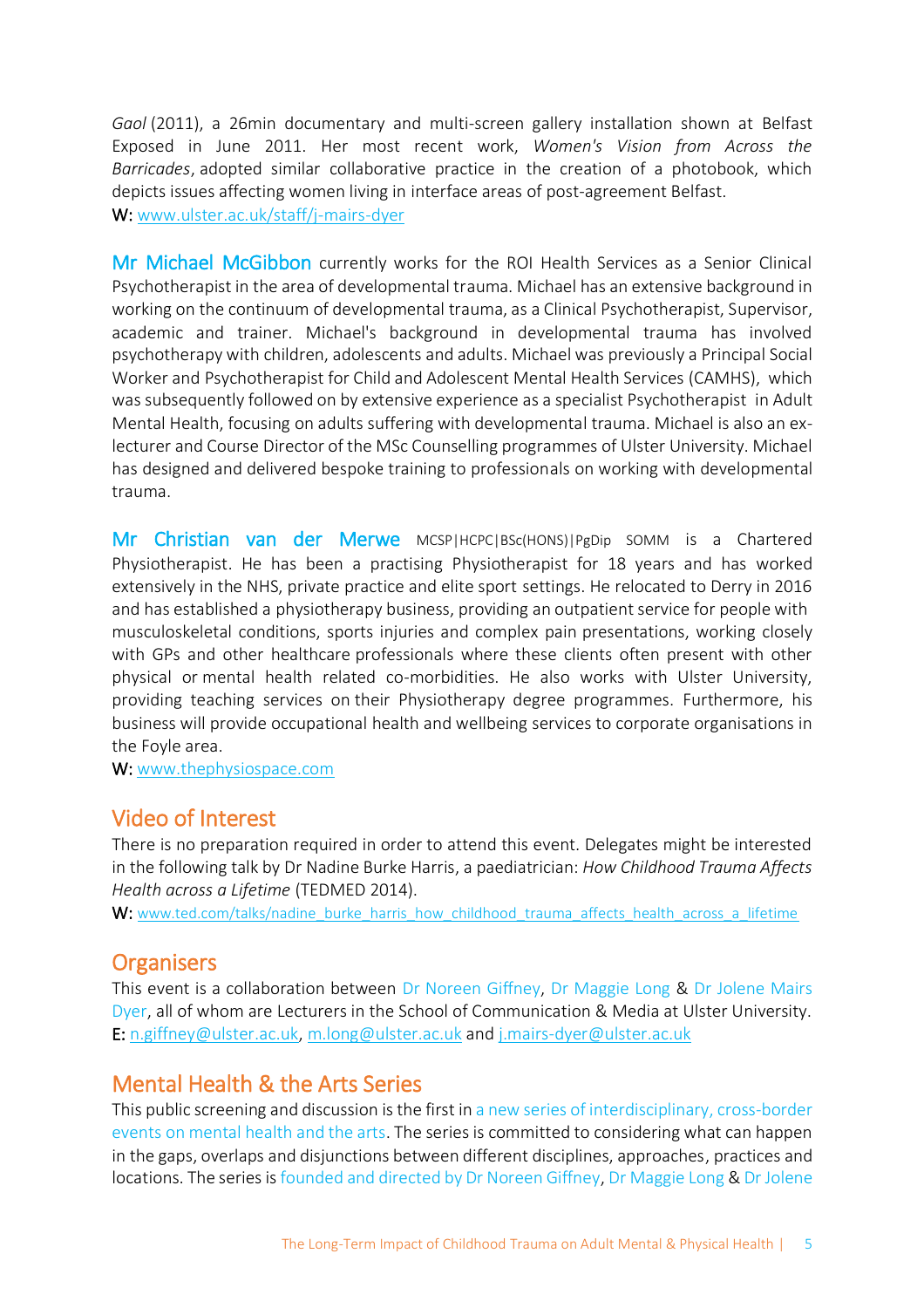Mairs Dyer. Contact Noreen, Maggie & Jolene to join the mailing list for upcoming events, or if you are interested in collaborating on an event as part of the series.

## **Sponsors**

This event is sponsored by the Centre for Media Research at Ulster University & the Belfast Film Festival.

Centre for Media Research at Ulster University



Over nearly four decades researchers in Media Studies at Ulster have been at the forefront of the development and growth of the discipline. Ulster pioneered research led teaching in Media Studies in the late 1970s, and since then Ulster researchers have played a key and direct role in the establishment of the first RAE panel in the subject in 1996 and in subsequent research exercises such as RAE 2008. In its current form, The Centre for Media Research was established in 2004 with a £3.1 million grant under the Support Programme for University Research (SPUR2). Building on this significant success, Ulster research in Media was ranked tenth best in the 2008 Research Assessment Exercise (RAE) In the 2014 REF, the research profile for Media Studies showed that 60% of all work has been judged as being of 'international excellence'; within this proportion, 21% is judged as having the highest accolade: 'world leading'. The unit also scored highly in the Impact section of the REF, with 100% of its impact case studies scored at 4\*/3\*. W:<https://www.ulster.ac.uk/research/institutes/media-research>

## Belfast Film Festival



The Belfast Film Festival began in 1995 as part of *Féile An Phobail* and has developed hand in hand with the evolving culture of film patronage and filmmaking in the city. We believe that film should be an experience, and so, as well as presenting the best in new, short and classic cinema in our spring and summer festivals, we've set ourselves apart by having site-specific screenings. For us, site-specific cinema means hosting the classics of the silver screen in surroundings that enhance and intensify your experience of our films. What's more, we pride ourselves on experimenting with media in all its forms. To celebrate quality cinema, we have also established a documentary film competition in The Maysles Brothers Award. Due to our love of film, we are also heavily involved in promoting film education and nurturing practical filmmaking skills throughout the North. That's why we are currently working on a programme of community outreach projects that we hope will galvanise people's accessibility to, and awareness and enjoyment of film culture in hard to reach and underprivileged areas. We will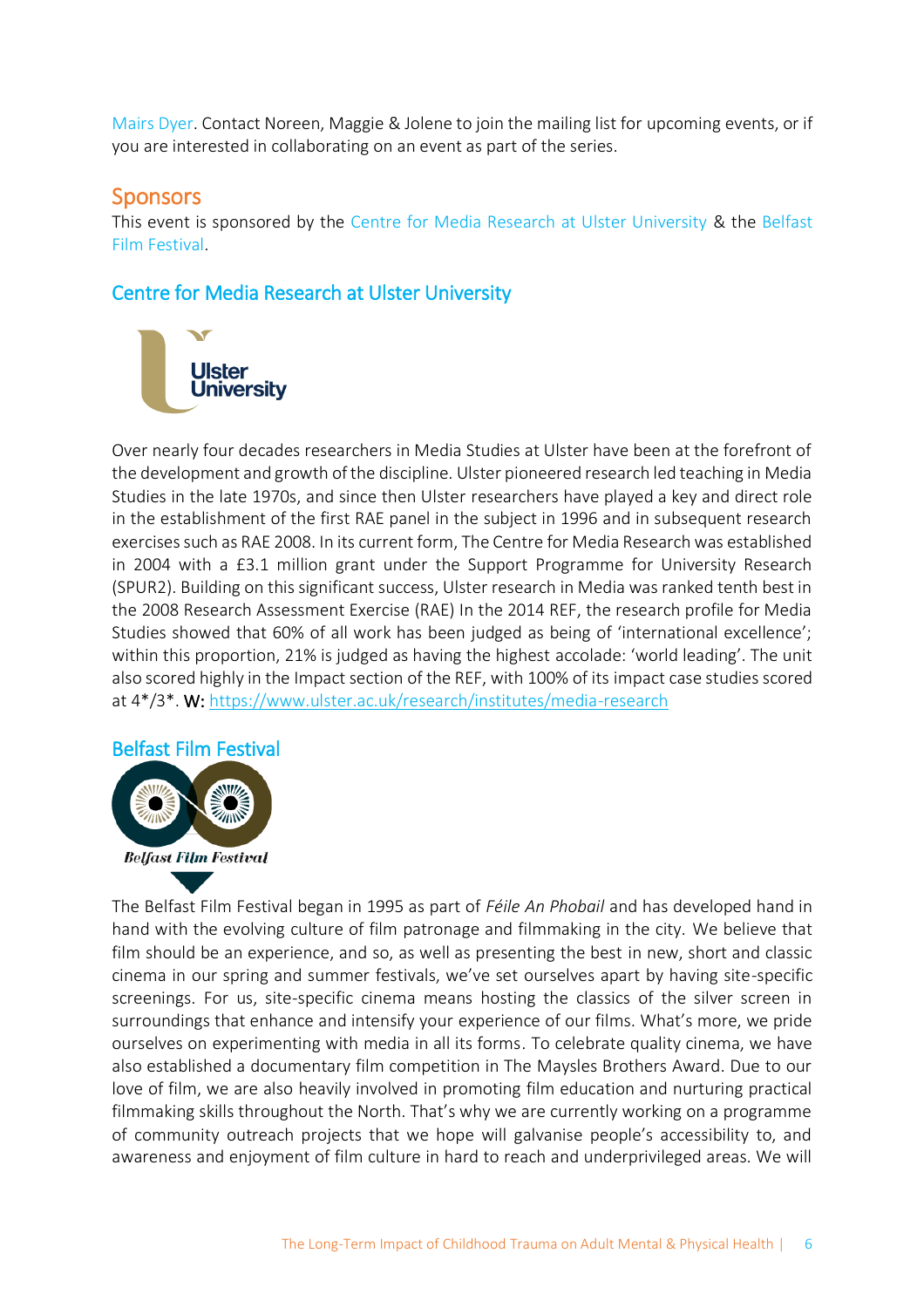be working with community groups to offer writing and filmmaking workshops, industry discussion panels, special screenings and master classes. W[: https://belfastfilmfestival.org](https://belfastfilmfestival.org/)

# Counselling, Psychotherapy & Counselling Psychology Resources

Should attendees find that topics talked about in the documentary or during the postscreening discussion bring up painful memories or experiences from their own lives, a list of accredited Counsellors and Psychotherapists and chartered Counselling Psychologists can be found at the following websites:

- British Association for Counselling and Psychotherapy (BACP) [www.bacp.co.uk/search/Therapists](http://www.bacp.co.uk/search/Therapists)
- UK Council for Psychotherapy (UKCP) [www.psychotherapy.org.uk](http://www.psychotherapy.org.uk/)
- Northern Ireland Institute of Human Relations (NIIHR) [www.niihr.org](http://www.niihr.org/)
- Irish Council for Psychotherapy (ICP) [www.psychotherapycouncil.ie](http://www.psychotherapycouncil.ie/)
- Irish Association for Counselling and Psychotherapy (IACP) [www.iacp.ie](http://www.iacp.ie/)
- British Psychological Society [www.bps.org.uk](http://www.bps.org.uk/)
- Psychological Society of Ireland [www.psychologicalsociety.ie](http://www.psychologicalsociety.ie/)

# Organisations Providing Trauma Support

The following organisations provide support and services for people who have experienced, or are experiencing, trauma in their lives:

- Nexus NI [http://nexusni.org](http://nexusni.org/)
- The Rowan: Sexual Assault Referral Centre [http://therowan.net](http://therowan.net/)
- Wave Trauma Centre [www.wavetraumacentre.org.uk/home](http://www.wavetraumacentre.org.uk/home)
- The HSE National Counselling Service [www.hse.ie/eng/services/list/4/mental-health-services/national-counselling-service/](http://www.hse.ie/eng/services/list/4/mental-health-services/national-counselling-service/)

# Courses in Counselling Studies & Therapeutic Communication

## Undergraduate Course: BSc in Therapeutic Communication & Counselling Studies

This is an innovative course which has been designed to meet the needs of students who wish to undertake the study of communication with a specific focus on its application within therapeutic and helping contexts. This creative programme is for people who are interested in:

- Learning more about themselves and other people
- Developing their understanding of the areas of human growth and development; personal development; mental health and well-being
- Studying how we communicate as individuals and as groups
- Developing relationship building skills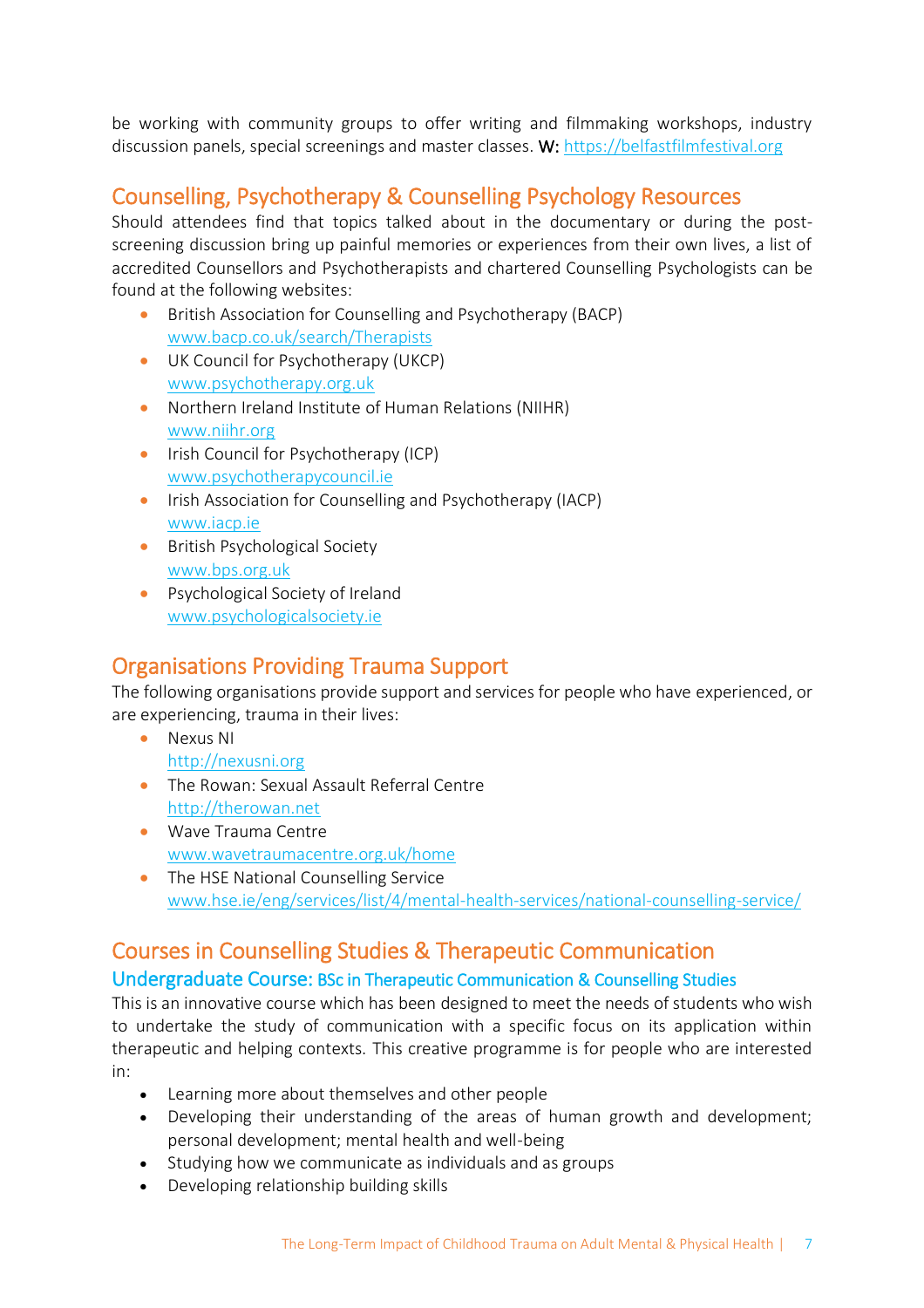- Understanding counselling as a professional activity and the range of professional contexts in which counselling is practiced
- Developing understanding of counselling theories and the underpinning philosophies and ethics
- Developing the ability to carry out research projects

This degree is not formal counsellor training and will not provide accreditation with a professional counselling body. Instead it is concerned with equipping students with a knowledge base of therapeutic communication and associated communication and counselling skills that can be built upon after graduation. This course provides an excellent springboard for students who wish to pursue professional counselling training and accreditation following graduation or who wish to pursue further training for careers in a range or therapeutic or helping roles (social work, nursing, teaching, occupational therapy). The course is available on a full-time basis and a part-time basis. Further details from Dr Maggie Long, Subject Head, Course Director & Lecturer in Counselling, Counselling & Health Communication Team, School of Communication & Media, Ulster University: [m.long@ulster.ac.uk](mailto:m.long@ulster.ac.uk)

#### Postgraduate Course: MSc in Counselling Studies & Therapeutic Communication

An academic course in counselling studies and theories, which aims to assist students to understand a range of counselling theories and approaches. This course is for you if you are interested in the field of counselling, or want to develop and hone your existing professional skills. It offers theoretical knowledge and an academic foundation in counselling studies and theories for a variety of helping skills in professional contexts. Modules include Introduction to Counselling, Counselling & Therapeutic Framework, Human Growth & Transition, Health Communication, Humanistic Approaches, Psychodynamic Approaches, Integrative Approaches, and Research Methods. Please note: This academic course is not clinical counselling training, and thus will not make you a registered counsellor. Previous students have developed their work activities in counselling and associated areas. Additionally, past students have used the course themes to support their existing work in areas, such as community work, youth work, social work, education, and health care more broadly. This course is available on a full-time basis and a part-time basis. Further details from Dr Anne Moorhead, Course Director & Senior Lecturer in Health Communication, Counselling & Health Communication Team, School of Communication & Media, Ulster University: [a.moorhead@ulster.ac.uk](mailto:a.moorhead@ulster.ac.uk)

#### Postgraduate Research Training: PhD Study in Counselling & Health Communication

PhD study can be undertaken on a full-time basis or a part-time basis: [www.ulster.ac.uk/doctoralcollege](http://www.ulster.ac.uk/doctoralcollege) The members of the Counselling & Health Communication Team at Ulster University have a range of research expertise in the fields of, for example, counselling, psychotherapy, health and therapeutic communication, psychoanalysis, mental health, nursing, psychosocial studies, visual culture, as well as qualitative, quantitative, mixed and theoretical research methods. To find out further details about opportunities available for doctoral research with academic supervision provided by members of the Counselling Team, see the links and email addresses below:

- Dr Paula Brogan: [www.ulster.ac.uk/staff/pm-brogan](http://www.ulster.ac.uk/staff/pm-brogan) | pm.brogan@ulster.ac.uk
- Dr Noreen Giffney: [www.ulster.ac.uk/staff/n-giffney](http://www.ulster.ac.uk/staff/n-giffney) | n.giffney@ulster.ac.uk
- Dr Maggie Long: [www.ulster.ac.uk/staff/m-long](http://www.ulster.ac.uk/staff/m-long) | m.long@ulster.ac.uk
- Dr Anne Moorhead: [www.ulster.ac.uk/staff/a-moorhead](http://www.ulster.ac.uk/staff/a-moorhead) | [a.moorhead@ulster.ac.uk](mailto:a.moorhead@ulster.ac.uk)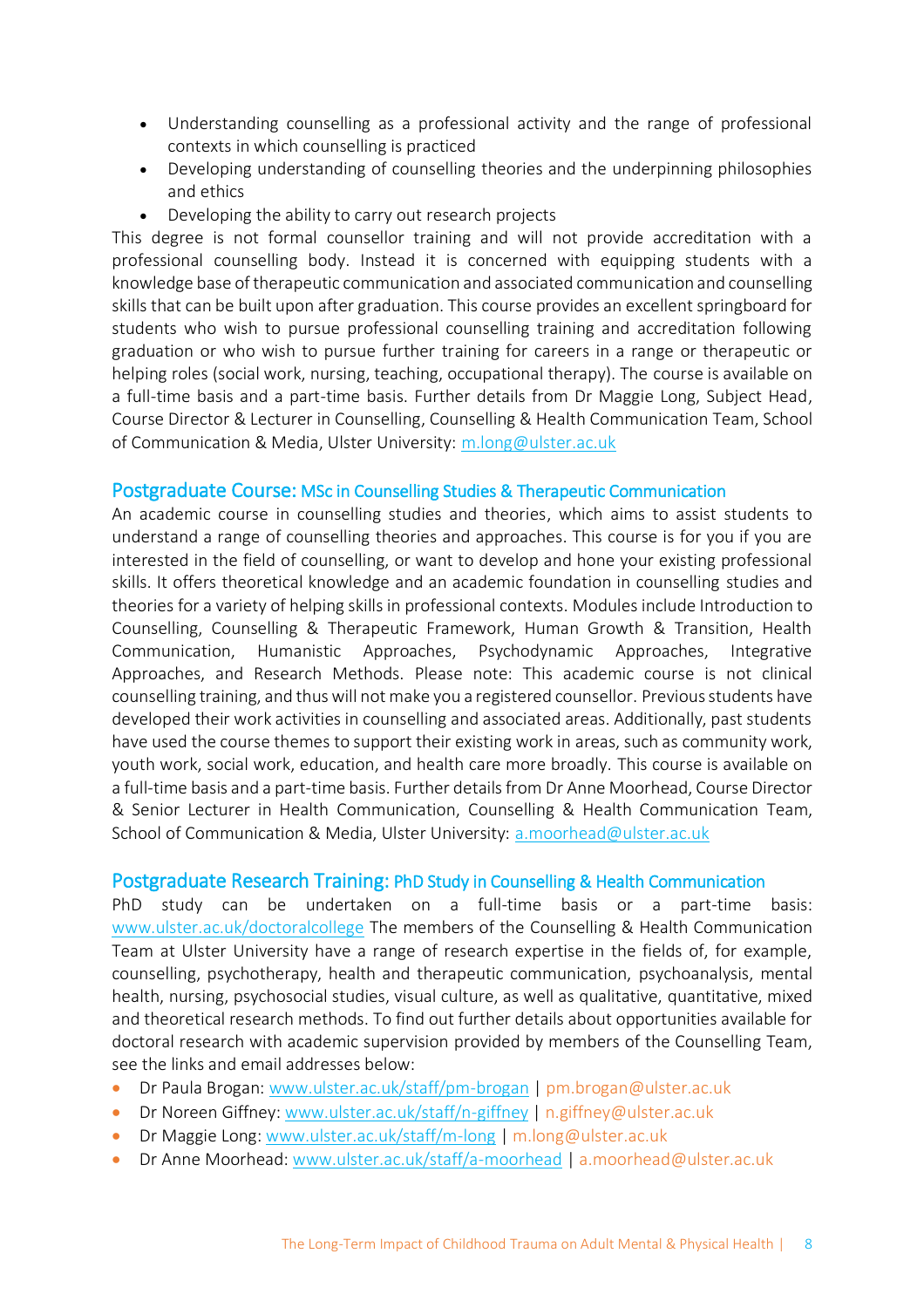#### Short Course: Trauma Management

A continuing professional development course that will be delivered over 4 full days in March-April 2019 at Ulster University on the Jordanstown campus.

This short course aims to provide a conceptual understanding of psychological trauma, specifically focusing on early trauma. It will include evidence-based therapeutic techniques for working with clients manifesting signs of trauma. This is a specialist course designed to provide a foundation for a deeper understanding of the range of the impacts of childhood/ developmental trauma. The key focus is the integration of theory and practice and critical engagement with current research. The course will introduce key therapeutic approaches in dealing with trauma manifestations in clinical practice, and explore how trauma interventions fit within different models of trauma management at organisational, community and societal levels. It aims to provide the conceptual basis for the critical analysis of research and a framework for the development of safe practice in the professional setting, together with opportunities for critical self-evaluation and reflection by considering the wider impacts of trauma on self and society.

#### Content will include:

- *Understanding Trauma* This will include definitions and perspectives of early trauma, the role of stress in the development of trauma and PTSD, the assessment of trauma clients and research in the area of practice and recovery.
- *Trauma and Society* This includes the influence of society and culture on trauma experiences and its treatment and management.
- *Practical* Specialist counselling and psychotherapeutic skills in working with trauma, ranging from allowing clients to tell their story to specific trauma interventions.

#### Pre-requisites for attendance:

This course is open to Counsellors, Psychotherapists and Counselling Psychologists.

#### For further information, contact:

Dr Anne Moorhead, Senior Lecturer in Health Communication, Counselling & Health Communication Team, School of Communication & Media, Ulster University: 028 9036 8905 | [a.moorhead@ulster.ac.uk](mailto:a.moorhead@ulster.ac.uk)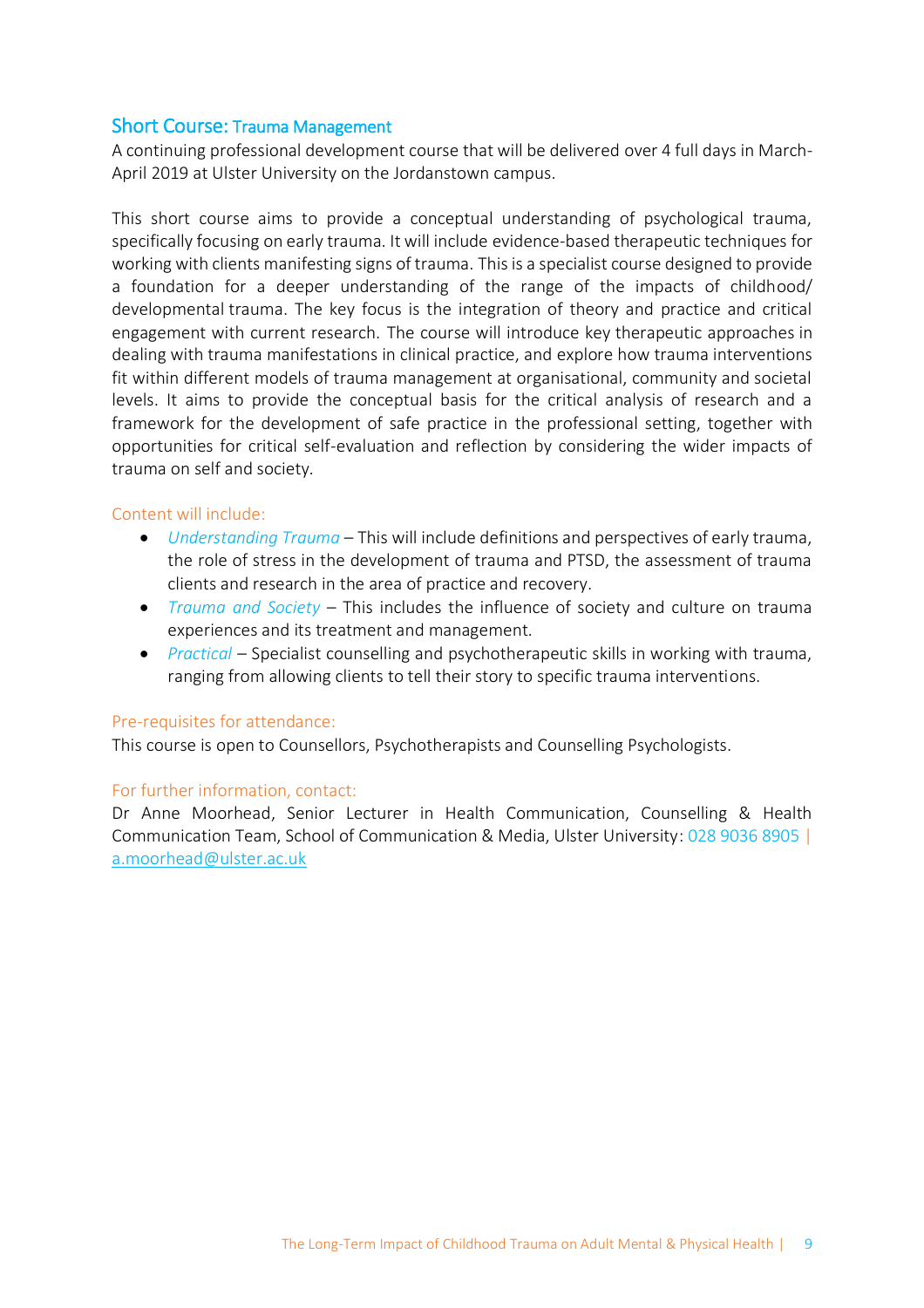#### NOTES